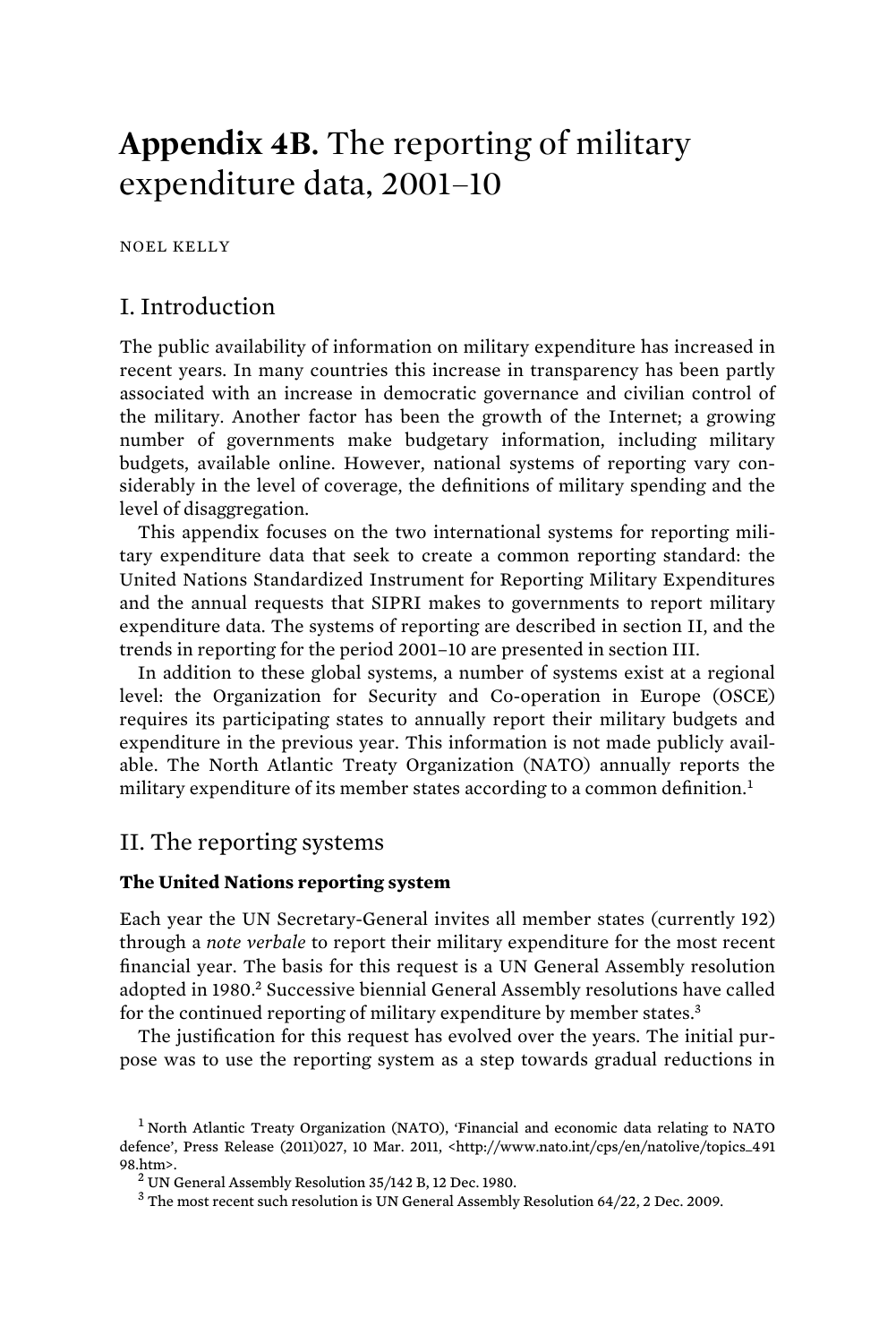military budgets.<sup>4</sup> The justification stated in the latest resolution is that the General Assembly is convinced 'that transparency in military matters is an essential element for building a climate of trust and confidence between States and that a better flow of objective information on military matters can help to relieve international tension and is therefore an important contribution to conflict prevention.'<sup>5</sup>

UN member states are requested to report by 30 April annually their military expenditure for the most recent financial year for which data is available. Preferably and to the extent possible, they are asked to use the reporting instrument developed for this purpose—the UN Standardized Instrument for Reporting Military Expenditures—but they can use any other format for reporting military expenditure developed by other international or regional organizations.<sup>6</sup> If appropriate, a state can submit a nil report—a report with no data; these are usually submitted by countries that do not maintain regular armed forces.

The Standardized Instrument is in the form of a matrix with fields for the reporting of disaggregated data by function (e.g. personnel, operations and maintenance, procurement, construction, and research and development, each broken down into subcategories) and by military service (e.g. air force, army and navy) and to give aggregated totals.<sup>7</sup> In the belief that some countries found this matrix too complicated and in order to encourage reporting by more countries, in 2002 the UN introduced an alternative, simplified reporting form that requests only aggregate data by service on personnel, operations and procurement.

The UN Office for Disarmament Affairs (UNODA) manages the system. The reported data is included in an annual report to the General Assembly.<sup>8</sup> In addition, the UNODA periodically publishes documents analysing the reporting trends to the UN.<sup>9</sup> A Group of Governmental Experts (GGE) began a review of the operation of the Standardized Instrument and its further development in 2010 (see below).

4 See Omitoogun, W. and Sköns, E., 'Military expenditure data: a 40-year overview', *SIPRI Yearbook 2006*, pp. 276–77, 286, 291. <sup>5</sup>

UN General Assembly Resolution 64/22 (note 3).

6 UN General Assembly Resolution 64/22 (note 3), para. 1.

<sup>7</sup> The Standardized Instrument is reproduced in United Nations, Department for Disarmament Affairs, *Transparency in Armaments: United Nations Standardized Instrument for Reporting Military Expenditures-Guidelines* (United Nations: New York, [n.d.]), pp. 7-8.

<sup>8</sup> The most recent report is United Nations, General Assembly, 'Objective information on military matters, including transparency of military expenditures', Report of the Secretary-General, A/65/ 118, 12 July 2010; and addenda A/65/118/Add.1, 15 Sep. 2010; A/65/118/Corr.1, 30 Sep. 2010; and A/65/118/Add.2, 8 Dec. 2010.

 The most recent example is United Nations, Office for Disarmament Affairs, *United Nations Standardized Instrument for Reporting Military Expenditures: Pattern of Global and Regional Participation by States 1996–2007* (United Nations: New York, [n.d.]).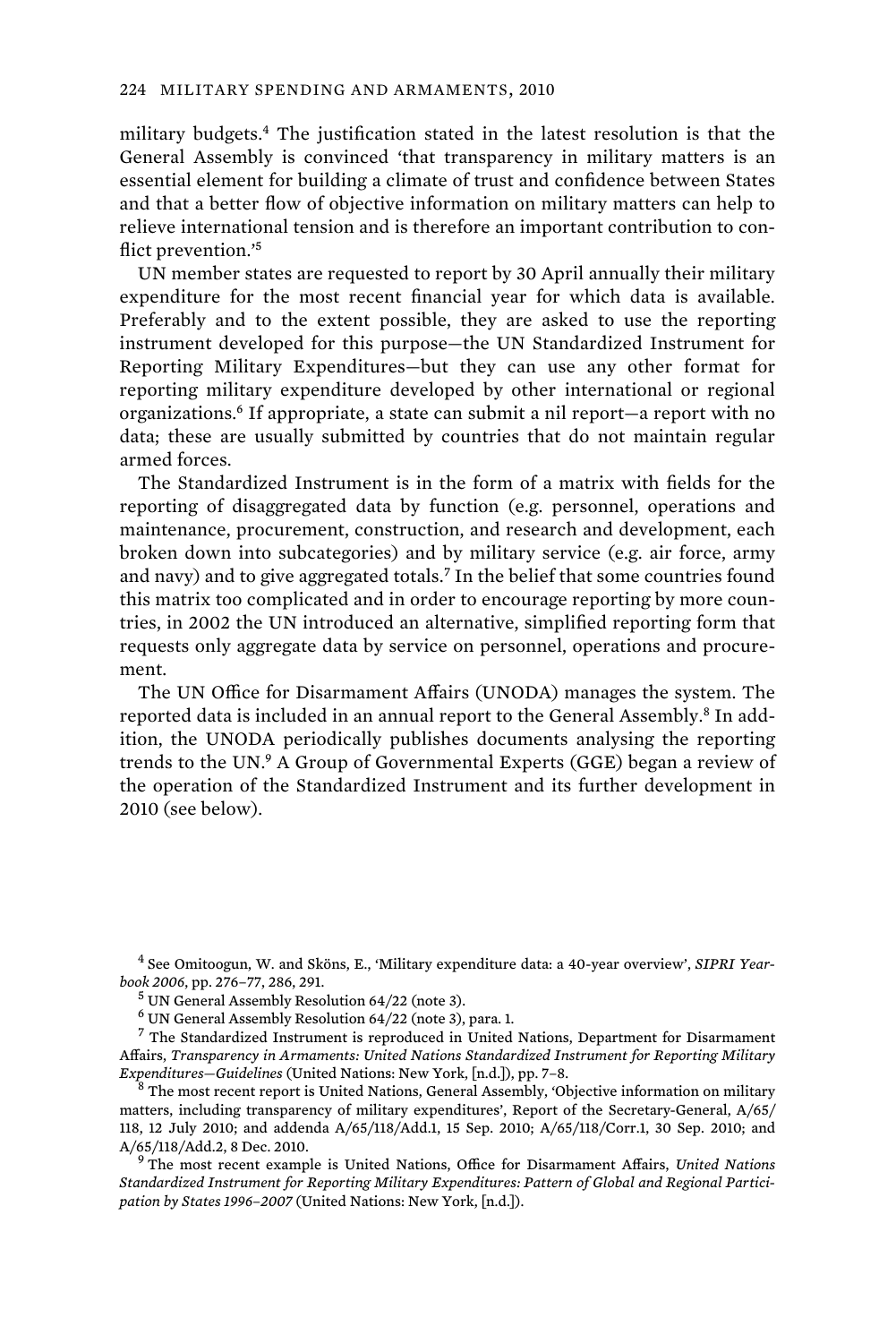#### **The SIPRI reporting system**

SIPRI has sent requests for data on military expenditure to governments via various national government offices and embassies on an annual basis since 1993. Such requests are sent to most of the 173 countries that are included in the SIPRI Military Expenditure Database.<sup>10</sup> The SIPRI questionnaire is a simplified version of the UN instrument, with fields for data on spending on military and civilian personnel, operations and maintenance, procurement, military construction, military research and development, paramilitary forces, and military aid provided and received. Data is requested for the five most recent years in order to ensure consistency over time. The reported data is one source of information used in preparing SIPRI's tables of military expenditure.<sup>11</sup>

## III. Trends in reporting, 2001–10

There has been a decrease in reporting in recent years (see table 4B.1). The number of countries reporting to either the UN or SIPRI dropped from 85 in 2006 to 67 in 2010, reflecting a drop in the response rate to both SIPRI and the UN.

Since the introduction of the UN's standardized instrument, over 124 member states have submitted a report at least once.<sup>12</sup> The number of reports to the UN peaked in 2002 at 70; the total of 51 reports in 2009 was the lowest (excluding the 6 countries that submitted nil reports) in the period 2001–10. Over the period 2001–10 the rate of response to the UN (including nil reports) was 38 per cent, but this had fallen to 30–31 per cent in 2009 and 2010. The response rate to SIPRI over the period 2001–10 was 36 per cent, but this had fallen to 30 per cent by 2010.

The region with the highest overall reporting rate in 2010 was Europe, while the Middle East and Africa had the lowest rates (see table 4B.2).

Given that participation is voluntary and the low levels of reporting are now declining, it seems that annual reporting to these mechanisms is not a high priority for governments. While the political sensitivity of military expenditure is a primary reason in some cases, this cannot be the case for the majority of those that do not report as many of them have made their military budgets available to international financial institutions or online to the general public. Reasons for not reporting may include uncertainty about the utility of reporting, the irrelevance of some or most of the categories in the Standardized

<sup>10</sup> SIPRI Military Expenditure Database, <http://www.sipri.org/databases/milex/>. In 2010 SIPRI did not send requests to Bahamas, Barbados, Costa Rica, Haiti, Panama, Somalia or Tonga. In addition, the SIPRI Military Expenditure Database contains historical data on 4 states that no longer exist: Czechoslovakia, the German Democratic Republic (East Germany), the Yemen Arab Republic (North Yemen) and the People's Democratic Republic of Yemen (South Yemen). 11 See appendix 4A. 12 United Nations, Office for Disarmament Affairs (UNODA), and SIPRI, *Promoting Further Open-*

*ness and Transparency in Military Matters: An Assessment of the United Nations Standardized Instrument for Reporting Military Expenditures*, UNODA Occasional Papers no. 20 (United Nations: New York, Nov. 2010), p. 2.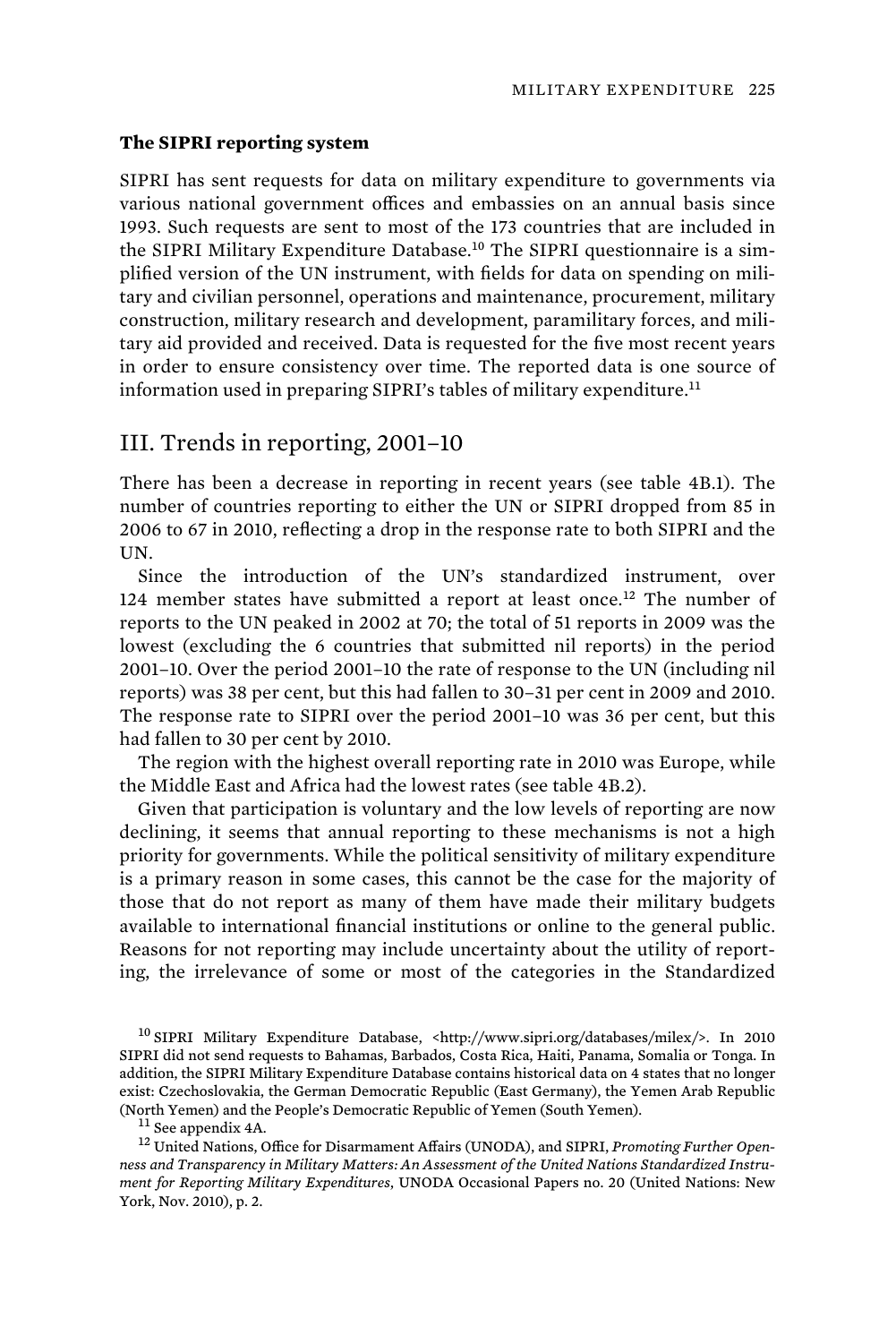|                                                                      | 2001 | 2002 | 2003 | 2004 | 2005 | 2006 | 2007 | 2008 | 2009 | 2010 |
|----------------------------------------------------------------------|------|------|------|------|------|------|------|------|------|------|
| UN reporting system <sup>a</sup>                                     |      |      |      |      |      |      |      |      |      |      |
| Number of<br>UN member states                                        | 189  | 191  | 191  | 191  | 191  | 192  | 192  | 192  | 192  | 192  |
| Number of<br>reports to the $UN^b$                                   | 56   | 70   | 64   | 68   | 62   | 69   | 66   | 68   | 51   | 53   |
| Standardized reports                                                 | 56   | 70   | 54   | 54   | 55   | 54   | 48   | 53   | 42   | 41   |
| Simplified reports <sup>c</sup>                                      | . .  | . .  | 10   | 14   | 7    | 15   | 18   | 15   | 9    | 12   |
| Nil reports <sup>d</sup>                                             | 5    | 11   | 11   | 10   | 12   | 11   | 12   | 8    | 6    | 7    |
| UN response rate $(\%)^e$                                            | 32   | 42   | 39   | 41   | 39   | 42   | 41   | 40   | 30   | 31   |
| <b>SIPRI</b> reporting system                                        |      |      |      |      |      |      |      |      |      |      |
| States in the SIPRI<br>Military Expenditure<br>Database $^f$         | 164  | 167  | 167  | 167  | 167  | 168  | 168  | 168  | 169  | 166  |
| Number of SIPRI<br>requests                                          | 158  | 158  | 158  | 159  | 167  | 165  | 165  | 165  | 167  | 162  |
| Number of reports<br>to SIPRI                                        | 63   | 61   | 64   | 62   | 67   | 60   | 55   | 53   | 58   | 50   |
| SIPRI response rate (%)                                              | 40   | 39   | 41   | 39   | 40   | 36   | 33   | 32   | 35   | 31   |
| <b>Total number of</b><br>reports to the UN<br>or SIPRI <sup>g</sup> |      |      |      |      |      | 85   | 78   | 78   | 68   | 67   |

**Table 4B.1.** Number of countries reporting their military expenditure to the United Nations and SIPRI, 2001–10

*a* The UN data for 2010 includes late submissions up to 8 Dec. 2010, but some countries may report after this date.

*b* These figures exclude nil reports.

*c* Countries reporting to the UN with both standardized and simplified reports are listed as standardized reports to avoid double counting.

*d* A nil report is a questionnaire returned to the UN with no data entered, usually submitted by a country that does not maintain regular armed forces. The total includes those from states not in the SIPRI database.

*e* These figures include nil reports.

 $^f$ The SIPRI Military Expenditure Database excludes many small states with populations under 1 million. In addition, the totals exclude former states on which the database contains historical data.

*g* Totals may be smaller than the sums of reports to the UN and SIPRI because the same country may report to both organizations. Totals before 2006 are not available because of changes in the way responses to the UN and SIPRI are counted.

*Sources*: United Nations, 'Objective information on military matters, including transparency of military expenditures', Reports of the Secretary-General, various dates, 2001–10, <http:// www.un.org/disarmament/convarms/Milex/html/Milex\_SGReports.shtml>; and submitted filled-in SIPRI questionnaires.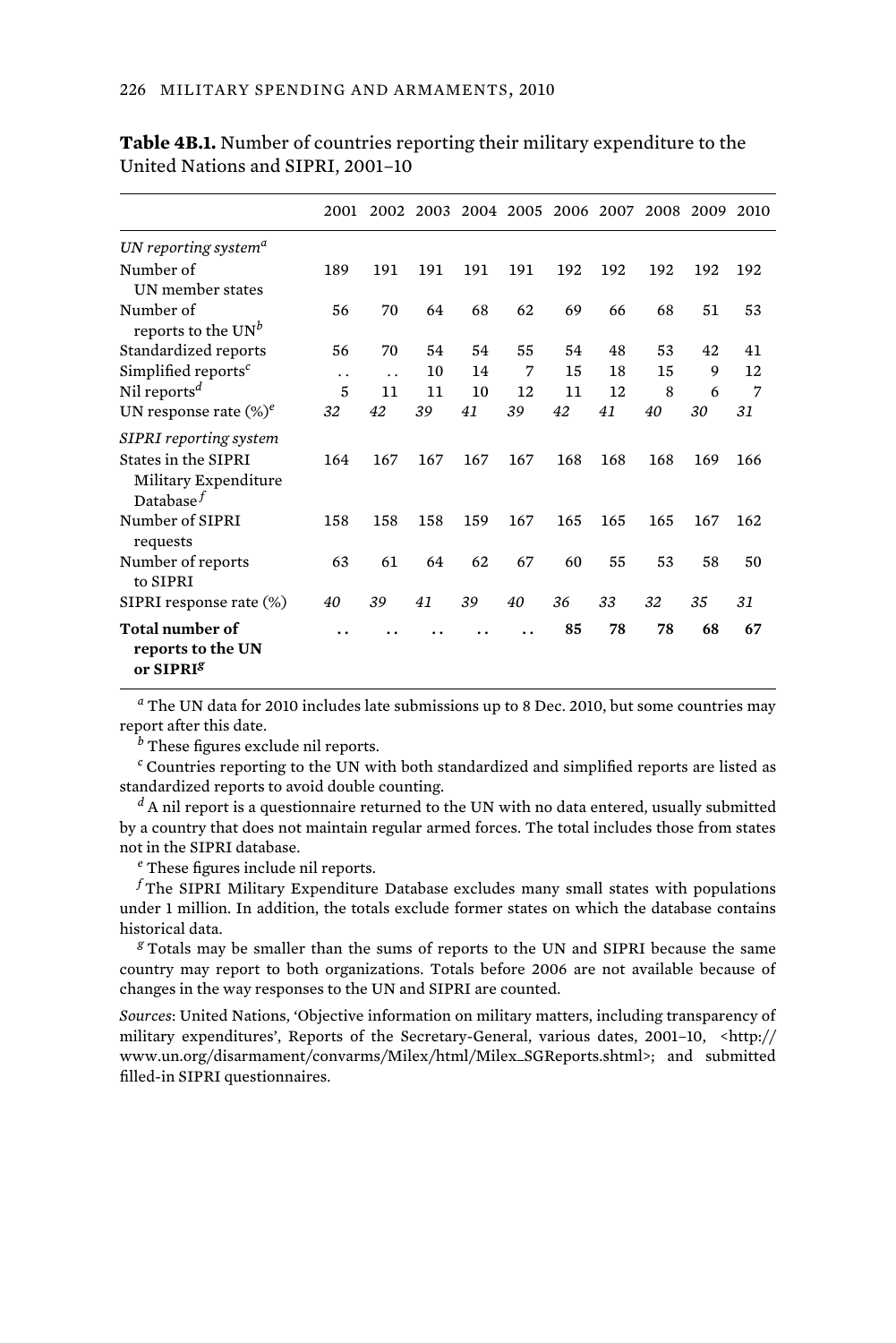Instrument, and low governmental capacity to respond.<sup>13</sup> In general, most countries that have never reported to the Standardized Instrument tend to make only basic information on military spending available elsewhere (such as a single total figure).<sup>14</sup> Equally, the fact that many countries have responded at least once suggests that they have the capacity and the willingness to report but lack political commitment to respond consistently.

The GGE that has been appointed to review the operation of the Standardized Instrument started its work in November 2010 by commissioning a joint report by SIPRI and the UNODA.<sup>15</sup> The GGE forms part of the first review of the Standardized Instrument since its inception and initial assessment in the early 1980s. It is expected that by June 2011 the GGE will produce recommendations on how to develop the Standardized Instrument to encourage wider and more consistent participation in this confidence-building measure.

<sup>&</sup>lt;sup>13</sup> United Nations and SIPRI (note 12), p. 1.<br><sup>14</sup> United Nations and SIPRI (note 12), p. 22.<br><sup>15</sup> United Nations and SIPRI (note 12).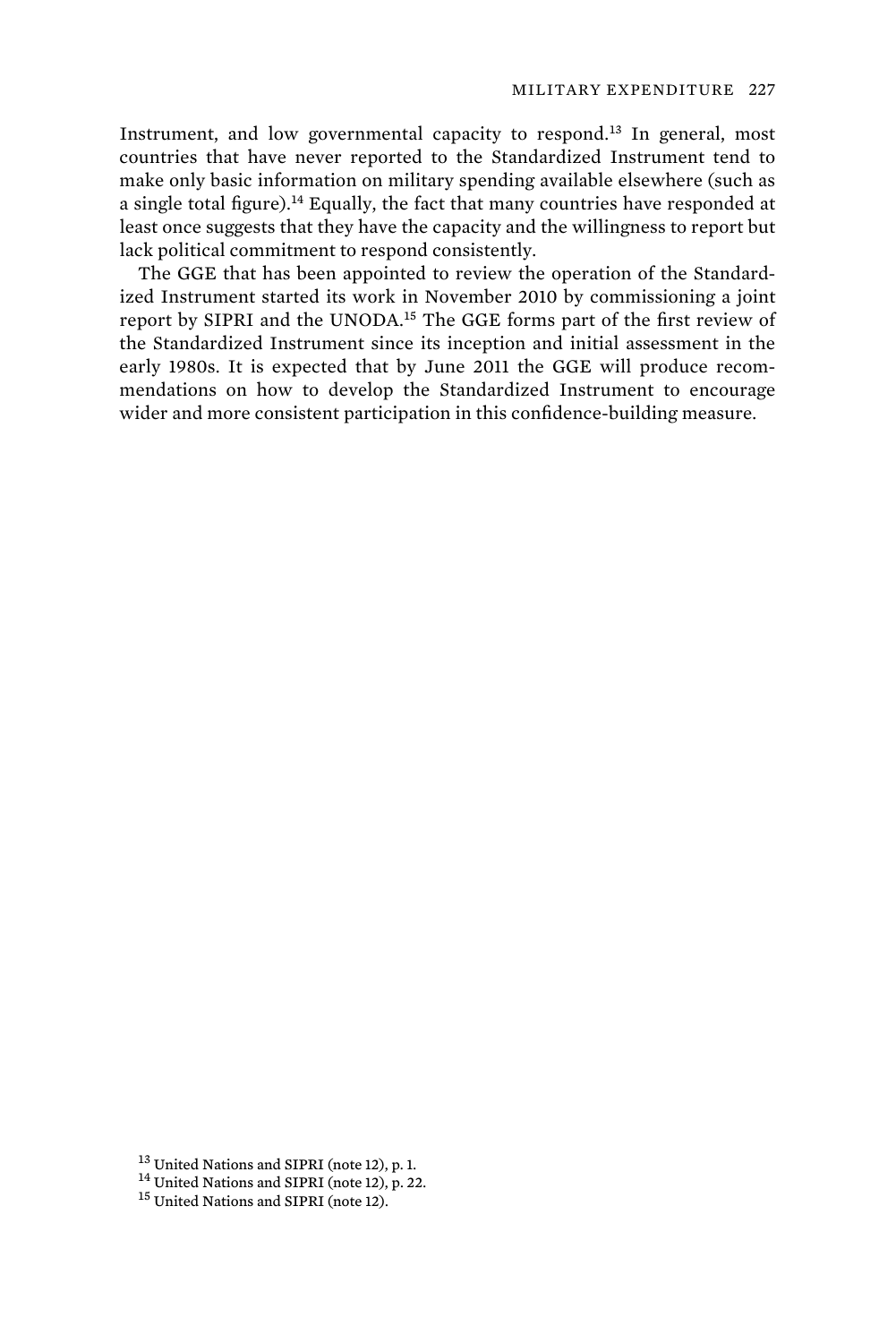|                                      |                | Table 4B.2. Reporting of military expenditure data to the United Nations and SIPRI, by region, 2010                                                                                                                                                                         |                   |        |                                                                 |       |                              |                          |
|--------------------------------------|----------------|-----------------------------------------------------------------------------------------------------------------------------------------------------------------------------------------------------------------------------------------------------------------------------|-------------------|--------|-----------------------------------------------------------------|-------|------------------------------|--------------------------|
|                                      |                | Figures are numbers of countries. Nil reports to the UN and reports by countries not included in the SIPRI Military Expenditure Database are not included.<br>No state that is not included in the SIPRI Military Expenditure Database sent a substantive report to the UN. |                   |        |                                                                 |       |                              |                          |
| Region/                              |                | Reporting to the UN                                                                                                                                                                                                                                                         |                   |        | Reporting to SIPRI                                              |       | SIPRI<br>Total               | Response                 |
| ${\rm subregion}^a$                  |                | Requests Countries reporting data                                                                                                                                                                                                                                           | Total             |        | Requests Countries reporting data                               | Total | and $\mathbf{U}\mathbf{N}^b$ | rate (%)                 |
| Africa                               | ន              |                                                                                                                                                                                                                                                                             | Ν                 | 49     |                                                                 | 5     | ৩                            | 22                       |
| North Africa                         |                |                                                                                                                                                                                                                                                                             |                   | 4      | Tunisia                                                         |       |                              | 25                       |
| Sub-Saharan Africa                   | $\frac{1}{2}$  | Burkina Faso, Mauritius <sup>c</sup>                                                                                                                                                                                                                                        | 2                 | $45^d$ | Burkina Faso, Namibia, Seychelles,<br>South Africa              |       | S                            | $\overline{1}$           |
| Americas                             | $\frac{8}{3}$  |                                                                                                                                                                                                                                                                             | 1                 | 23     |                                                                 | n,    | ᡡ                            | 35                       |
| Central America and<br>the Caribbean | $\frac{1}{2}$  | El Salvador <sup>e</sup> , Mexico <sup>e</sup>                                                                                                                                                                                                                              | Σ                 | ρτ     | Guatemala, Mexico                                               | N     | S                            | 23                       |
| North America                        |                | Canada, USA                                                                                                                                                                                                                                                                 | N                 | 2      | USA                                                             |       | Z                            | 00                       |
| South America                        |                | Argentina, Brazil, Colombia®                                                                                                                                                                                                                                                | S                 | 급      | Argentina, Bolivia                                              | N     | 4                            | 36                       |
| Asia and Oceania                     | ಸ              |                                                                                                                                                                                                                                                                             | $\overline{2}$    | 32     |                                                                 | ທ     | 4                            | 44                       |
| Central and South<br>Asia            |                | Bangladesh <sup>c</sup> , Kazakhstan,<br>Kyrgyzstan, Nepal <sup>e</sup>                                                                                                                                                                                                     |                   | 급      |                                                                 |       | 4                            | 36                       |
| East Asia <sup>i</sup>               |                | China <sup>c</sup> , Japan, South Korea <sup>c</sup>                                                                                                                                                                                                                        | S                 | ७      | Japan, South Korea, Taiwan <sup>g</sup>                         | S     |                              | 67                       |
| Oceania                              |                | Australia, New Zealand                                                                                                                                                                                                                                                      |                   | 4      | Australia                                                       |       | Δ                            | 50                       |
| South East Asia                      |                | Cambodia <sup>c</sup> , Indonesia <sup>e</sup> , Thailand <sup>c</sup>                                                                                                                                                                                                      | S                 | 급      | Philippines                                                     |       | 4                            | $\overline{\mathcal{E}}$ |
| Europe                               | £              |                                                                                                                                                                                                                                                                             | $\boldsymbol{30}$ | 4      |                                                                 | 34    | 36                           | 82                       |
| Central and Western<br>Europe        | $\frac{37}{2}$ | Republic, Estonia, Finland, France,<br>Austria, Bulgaria, Croatia <sup>e</sup> , Czech                                                                                                                                                                                      | 25                | 37     | Herzegovina, Bulgaria, Croatia,<br>Austria, Belgium, Bosnia and | 29    | $\overline{31}$              | 84                       |
|                                      |                | Germany, Hungary <sup>c</sup> , Ireland,                                                                                                                                                                                                                                    |                   |        | Cyprus, Czech Republic, Denmark,                                |       |                              |                          |
|                                      |                | Latvia, Macedonia (FYR) <sup>e</sup> , Malta,                                                                                                                                                                                                                               |                   |        | Estonia, Finland, France, Germany,                              |       |                              |                          |
|                                      |                | Netherlands, Norway, Poland,                                                                                                                                                                                                                                                |                   |        | Hungary, Ireland, Latvia,                                       |       |                              |                          |